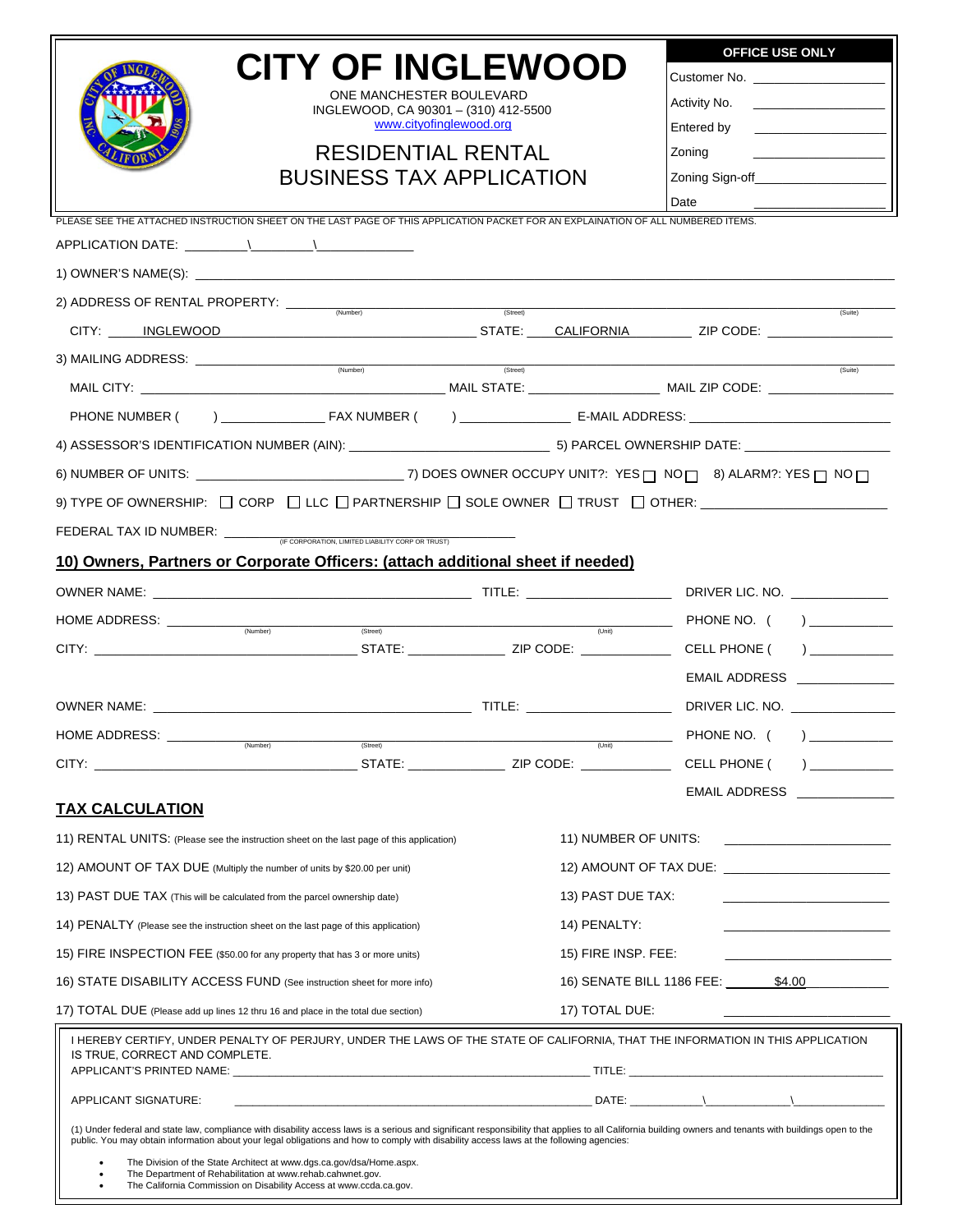## PLEASE COMPLETE THE FOLLOWING REQUIRED INFORMATION - (You must write N/A for each that do not apply)

| <b>PROPERTY MANAGER / MANAGEMENT FIRM</b> |                                                           |          |  |                                                                                                                                                                                                                                |
|-------------------------------------------|-----------------------------------------------------------|----------|--|--------------------------------------------------------------------------------------------------------------------------------------------------------------------------------------------------------------------------------|
|                                           |                                                           |          |  |                                                                                                                                                                                                                                |
| NAME:                                     | <u> 1999 - Johann Barn, fransk politik (d. 1989)</u>      |          |  | PHONE NUMBER (<br>$\mathbf{I}$ and the contract of $\mathbf{I}$                                                                                                                                                                |
| ADDRESS:                                  |                                                           |          |  |                                                                                                                                                                                                                                |
|                                           | (Number)                                                  | (Street) |  | (Suite)                                                                                                                                                                                                                        |
| CITY:                                     | <u> 1989 - John Stone, Amerikaansk politiker (* 1918)</u> |          |  | STATE: and the state of the state of the state of the state of the state of the state of the state of the state of the state of the state of the state of the state of the state of the state of the state of the state of the |

| <b>BUILDING MAINTENANCE SERVICE PROVIDER</b> |                                                           |          |        |                                                     |
|----------------------------------------------|-----------------------------------------------------------|----------|--------|-----------------------------------------------------|
|                                              |                                                           |          |        |                                                     |
| NAME:                                        | <u> 1990 - Jan Barbarat, manazarta bashkar (h. 1982).</u> |          |        | PHONE NUMBER (<br>and the company of the company of |
| ADDRESS:                                     |                                                           |          |        |                                                     |
|                                              | (Number)                                                  | (Street) |        | (Suite)                                             |
| CITY:                                        |                                                           |          | STATE: | ZIP CODE:                                           |

| <b>LANDSCAPING / GARDENING SERVICE PROVIDER</b> |                                                                                                                                  |          |                                                                                                                                                                                                                                                         |
|-------------------------------------------------|----------------------------------------------------------------------------------------------------------------------------------|----------|---------------------------------------------------------------------------------------------------------------------------------------------------------------------------------------------------------------------------------------------------------|
|                                                 |                                                                                                                                  |          | PHONE NUMBER (<br><u> 1990 - Johann Barn, mars et al.</u>                                                                                                                                                                                               |
| ADDRESS:                                        | <u> 1980 - Antonio Alemania, prima postala de la provincia de la provincia de la provincia de la provincia de la</u><br>(Number) | (Street) | (Suite)                                                                                                                                                                                                                                                 |
| CITY:                                           |                                                                                                                                  |          | STATE: and the state of the state of the state of the state of the state of the state of the state of the state of the state of the state of the state of the state of the state of the state of the state of the state of the<br>ZIP CODE: A ANNO 2009 |

| <b>WASHING MACHINE SERVICE PROVIDER</b> |                                                      |          |  |                                                                                                                                                                                                                                                         |
|-----------------------------------------|------------------------------------------------------|----------|--|---------------------------------------------------------------------------------------------------------------------------------------------------------------------------------------------------------------------------------------------------------|
|                                         |                                                      |          |  |                                                                                                                                                                                                                                                         |
| NAME:                                   | <u> 1999 - Jan Barnett, fransk politik (d. 1989)</u> |          |  | PHONE NUMBER (                                                                                                                                                                                                                                          |
| ADDRESS:                                |                                                      |          |  |                                                                                                                                                                                                                                                         |
|                                         | (Number)                                             | (Street) |  | (Suite)                                                                                                                                                                                                                                                 |
|                                         |                                                      |          |  | STATE: the contract of the contract of the contract of the contract of the contract of the contract of the contract of the contract of the contract of the contract of the contract of the contract of the contract of the con<br>ZIP CODE: A ANNO 2009 |
|                                         |                                                      |          |  |                                                                                                                                                                                                                                                         |